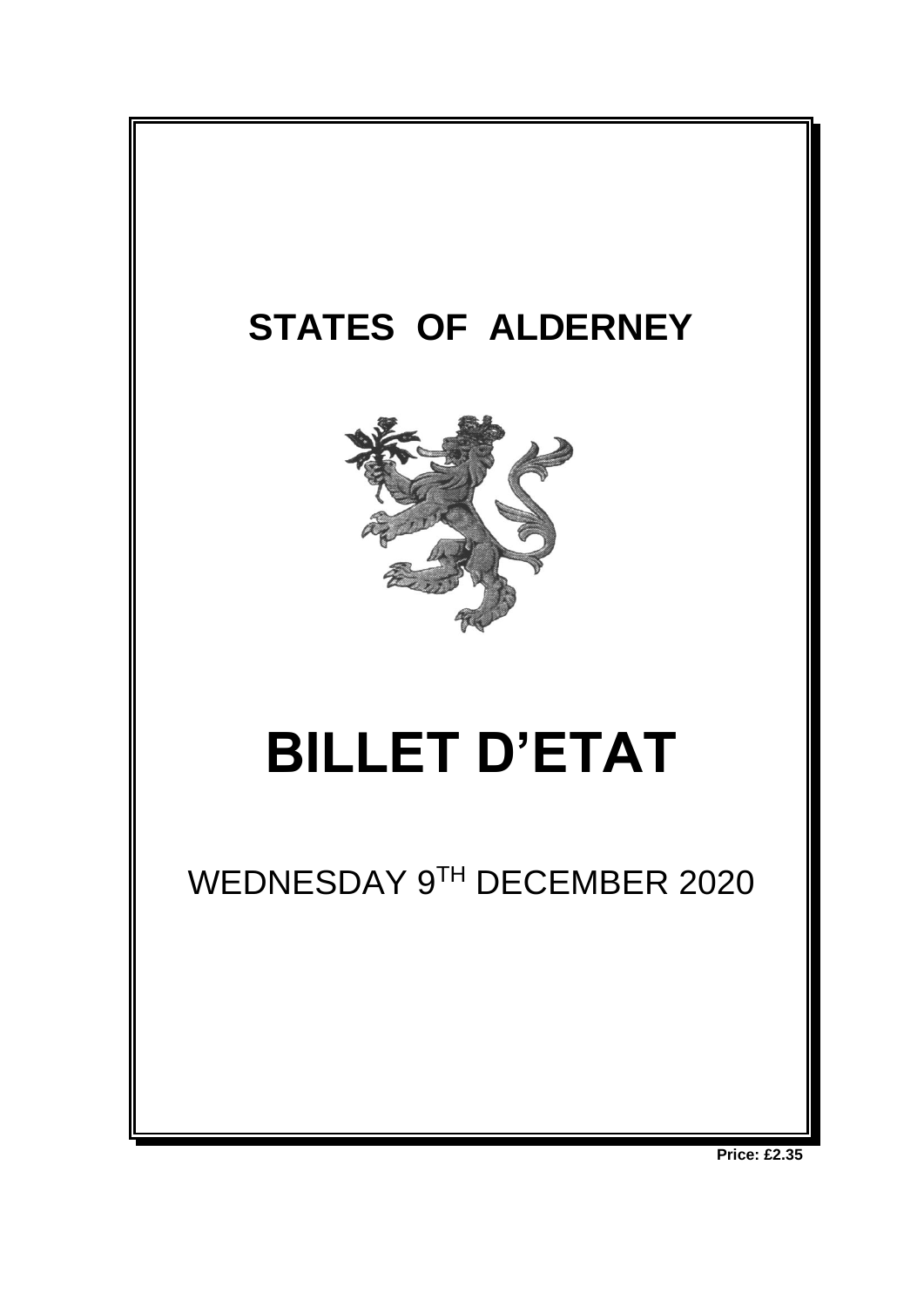# **BILLET D'ETAT**

# **FOR WEDNESDAY 9 TH DECEMBER 2020**

Members of the States:

I have the honour to inform you that the Meeting of the States will be held at 1730hrs on Wednesday 9<sup>th</sup> December 2020. This will be preceded by the People's Meeting, which will be held on Wednesday 2<sup>nd</sup> December 2020 at 7:00 pm in the Island Hall.

> William Tate President

## **Item I The Emergency Powers (Coronavirus) (General Provision) (Bailiwick of Guernsey) (No.8) Regulations, 2020.**

#### **The following letter was received from Mr James Dent, Chairman of the Policy and Finance Committee:-**

"These Regulations are emergency regulations made by the Civil Contingencies Authority under Part 3 of the Civil Contingencies (Bailiwick of Guernsey) Law, 2012 ("the Law"). They are made on the occurrence of an emergency, within the meaning of the Law, in the Bailiwick, arising from the urgent need to prevent, control or mitigate the spread of the virus Severe Acute Respiratory Syndrome Coronavirus 2 and the disease caused thereby, COVID-19 (referred to together in these regulations as coronavirus). They are prefaced with a statement by the Civil Contingencies Authority, as required by section 12(2) of the Law. COVID-19 was made a notifiable disease for the purposes of the Public Health Ordinance, 1936 on 10th February 2020.

These Regulations revoke and re-enact (with minor modifications) regulations previously made by the Civil Contingencies Authority in respect of the coronavirus pandemic.

These Regulations came into force on the 30 October, 2020 and shall have temporary effect only in accordance with the provisions of section 16 (duration and scrutiny of emergency regulations) of the Law.

*Part I - screening, assessment and powers to detain etc.*

This Part places a requirement to self-isolate on persons arriving in the Bailiwick, enables the Medical Officer of Health to place restrictions and requirements on other persons who are or who may be infected with coronavirus, and makes provision in respect of related matters, including powers for the Medical Officer of Health to impose screening requirements, to detain people and to require people to self-isolate.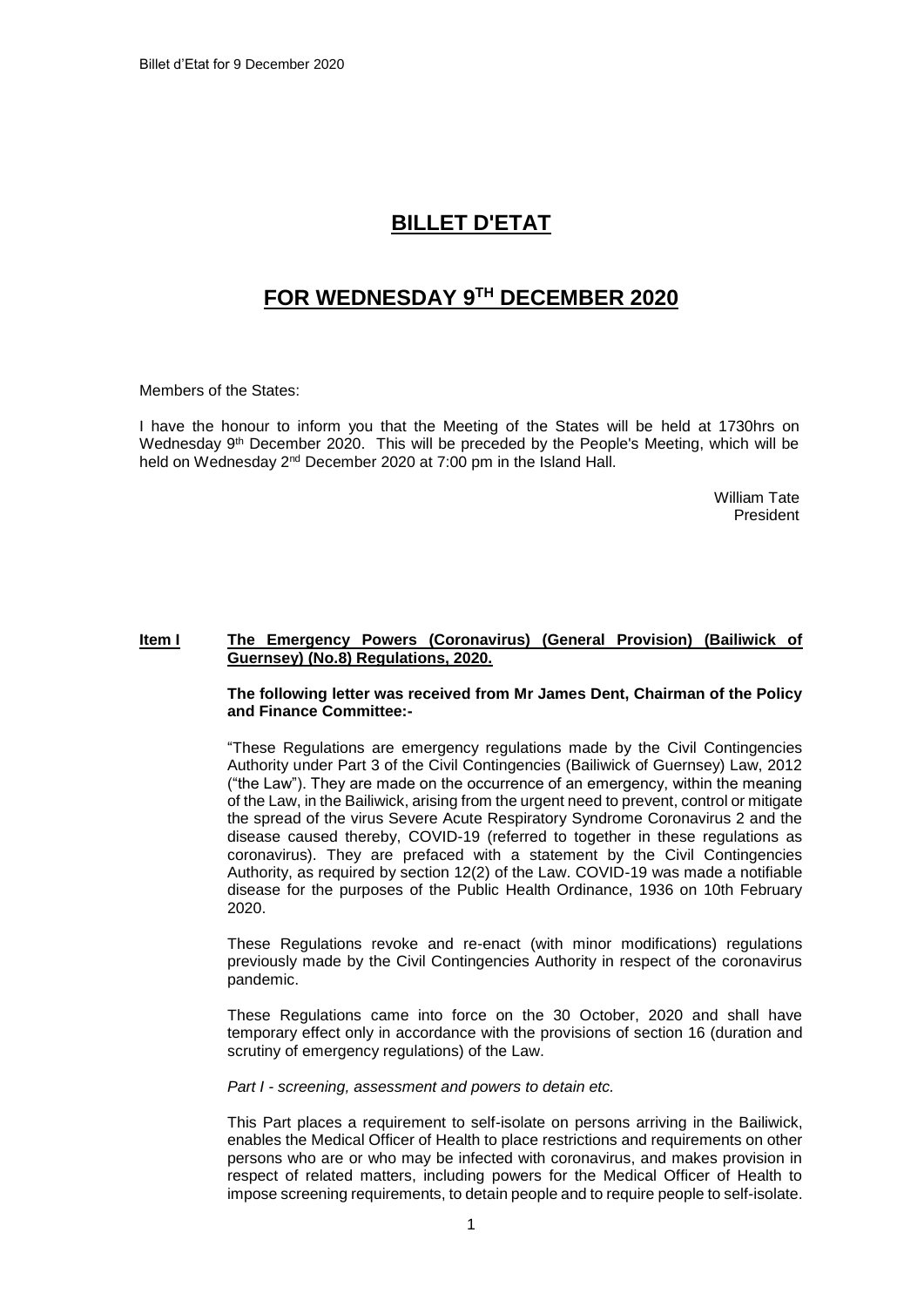The provisions also create criminal offences and confer powers of enforcement on police officers, and provide for applications to vary or revoke requirements or restrictions imposed under this part to be made to the Royal Court.

#### *Part II — miscellaneous and final*

The Schedule to these Regulations sets out the modifications to be made to mental health legislation having effect in the Bailiwick.

Paragraph 4 modifies the Mental Health (Bailiwick of Guernsey) Law, 2010 to permit an approved medical practitioner (rather than only a second opinion approved doctor) to provide a certificate for the purposes of section 56 where the practitioner is of the opinion that is not reasonably practicable or would involve unreasonable delay to comply with the unmodified requirement of that section.

Paragraphs 5 to 6 modify the Mental Health Review Tribunal Procedure Rules, 2012 to provide that the Mental Health Review Tribunal may properly be constituted according to specified criteria.

Regulation 17 makes provision in relation to Senior Decision Makers ('SDMs") appointed by the Guernsey Financial Services Commission, including providing for SDMs to hold oral hearings remotely.

Regulation 18 empowers the Medical Officer of Health to exercise her powers to require schools to take measures to prevent the spread of infection in Sark, and provide, for the avoidance of doubt, that such measures may include the immediate closure of any school.

Regulation 19 enables the Court of Appeal to conduct its proceedings remotely.

I would be grateful if The Emergency Powers (Coronavirus) (General Provision) (Bailiwick of Guernsey) (No.8) Regulations, 2020 are placed before the next meeting of the States of Alderney with an appropriate proposition.

James Dent, Chairman"

**The States of Alderney is asked not to annul "The Emergency Powers (Coronavirus) (General Provision) (Bailiwick of Guernsey) (No.8) Regulations, 2020"**

Proposed by Mr James Dent Seconded by Mr Alex Snowdon

# **Item II Code of Conduct Amendment to reflect - Absolute Privilege**

#### **The following letter was received from Mr James Dent, Chairman of the Policy and Finance Committee:-**

"Law Officers Chambers advise that amendments to the Code of Conduct for States Members relating to absolute privilege should be made prior to the Government of Alderney (Amendment) Law, 2020 being registered in the Royal Court and the Court of Alderney, otherwise the Code of Conduct will be inconsistent with the Government of Alderney Law when the changes relating to absolute instead of qualified privilege come into force.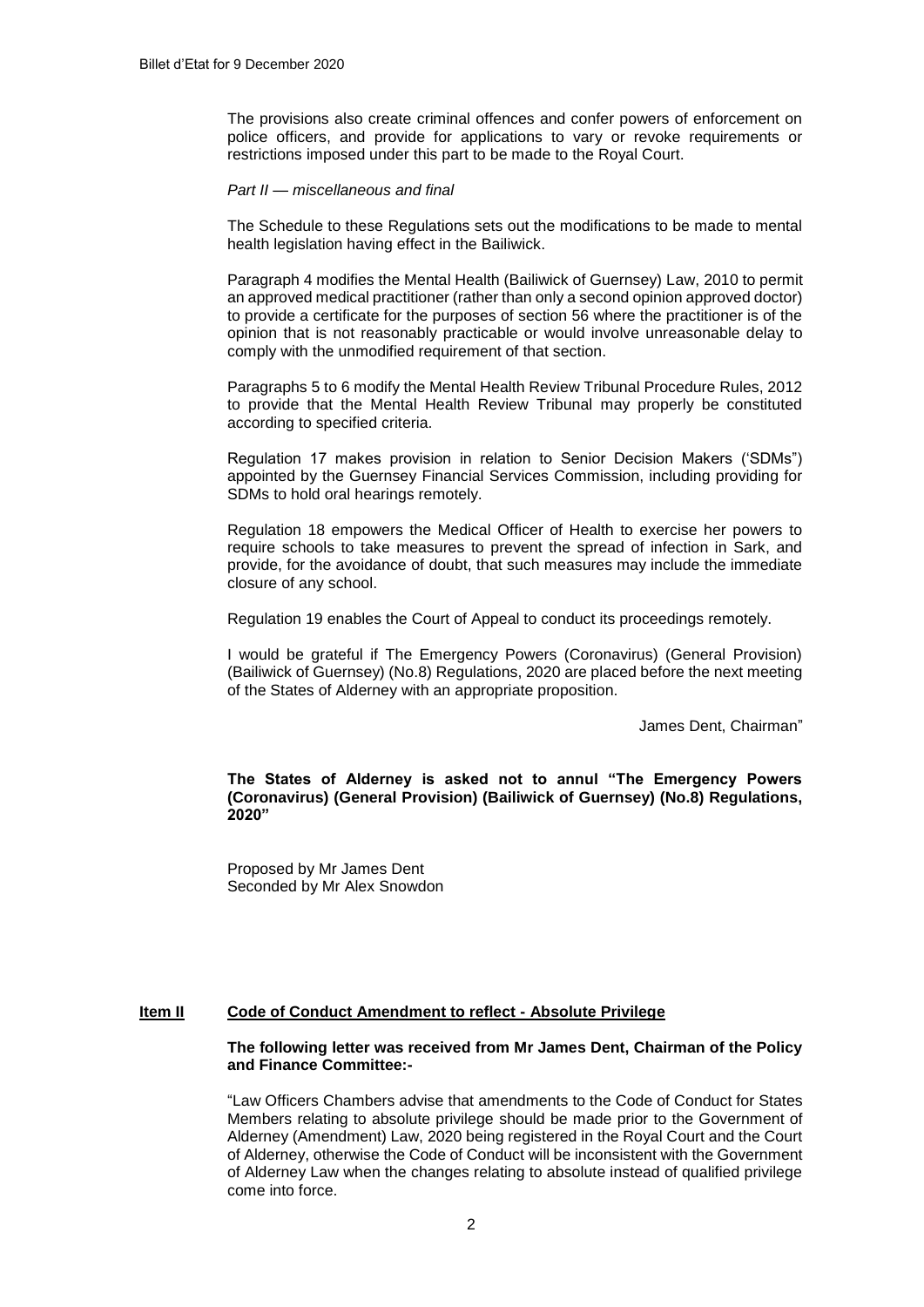The amendments substitute references and text relating to qualified privilege for States Members to refer to absolute privilege as provided for in inserted section 48B of the amending Law. The amendments reflect the text relating to absolute privilege in Part IV of the Code of Conduct for Members of the States of Deliberation (with the necessary adaptations for Alderney). This is because the provisions on absolute privilege in the 2020 amending Law are based closely on those in Guernsey.

The amendments to the Code of Conduct for States Members are as follows:

1. For Part II of the Code (Qualified Privilege for States Proceedings) substitute –

## "**PART II**

## **10. Absolute Privilege for States and Committee Proceedings etc.**

- 10.1 Part IIIA of the Government of Alderney Law, 2004 confers absolute privilege on Members in respect of words spoken before, or in any report to, the States, a States Committee or a people's meeting. This includes requêtes, amendments, questions, reports and other legal documents. Absolute privilege is a complete defence to any legal proceedings arising as a result of what is said or published. It confers protection even when the words complained of are spoken or published maliciously, or when their being spoken or published would otherwise amount to a criminal offence.
- 10.2 Members are afforded immunity to enable them to air any matter, regardless of the power, wealth or status of those criticised.
- 10.3 The counter-balance to privilege, however, is responsibility; and Part III of this Code sets out the mechanism for the investigation of allegations of abuse of privilege and, where such an allegation is found to be substantiated, the penalties which may be imposed on the Member concerned. "
- 2. In Part III of the Code, for each reference to "qualified privilege" substitute "absolute privilege".
- 3. In the Definitions section, for the definitions of "qualified privilege" and "abuse of privilege" substitute –

" "absolute privilege" is the privilege conferred on Members, in respect of immunity from civil or criminal proceedings, under section 48B of the Government of Alderney Law, 2004 "abuse of privilege" means abuse of absolute privilege. "

The consequential amendments to the Code of Conduct to refer to absolute instead of qualified privilege can only come into force on or after the Law coming into force, the amending Law will come into force on the date it is registered on the records of the Island of Alderney which is likely to be only a couple of weeks after Royal Assent is given. As mentioned the advice is that every effort should be made to bring the amendments into force at the same time as the Law or as soon as possible afterwards.

I would be grateful if this matter is placed before the next meeting of the States of Alderney with an appropriate proposition.

James Dent, Chairman"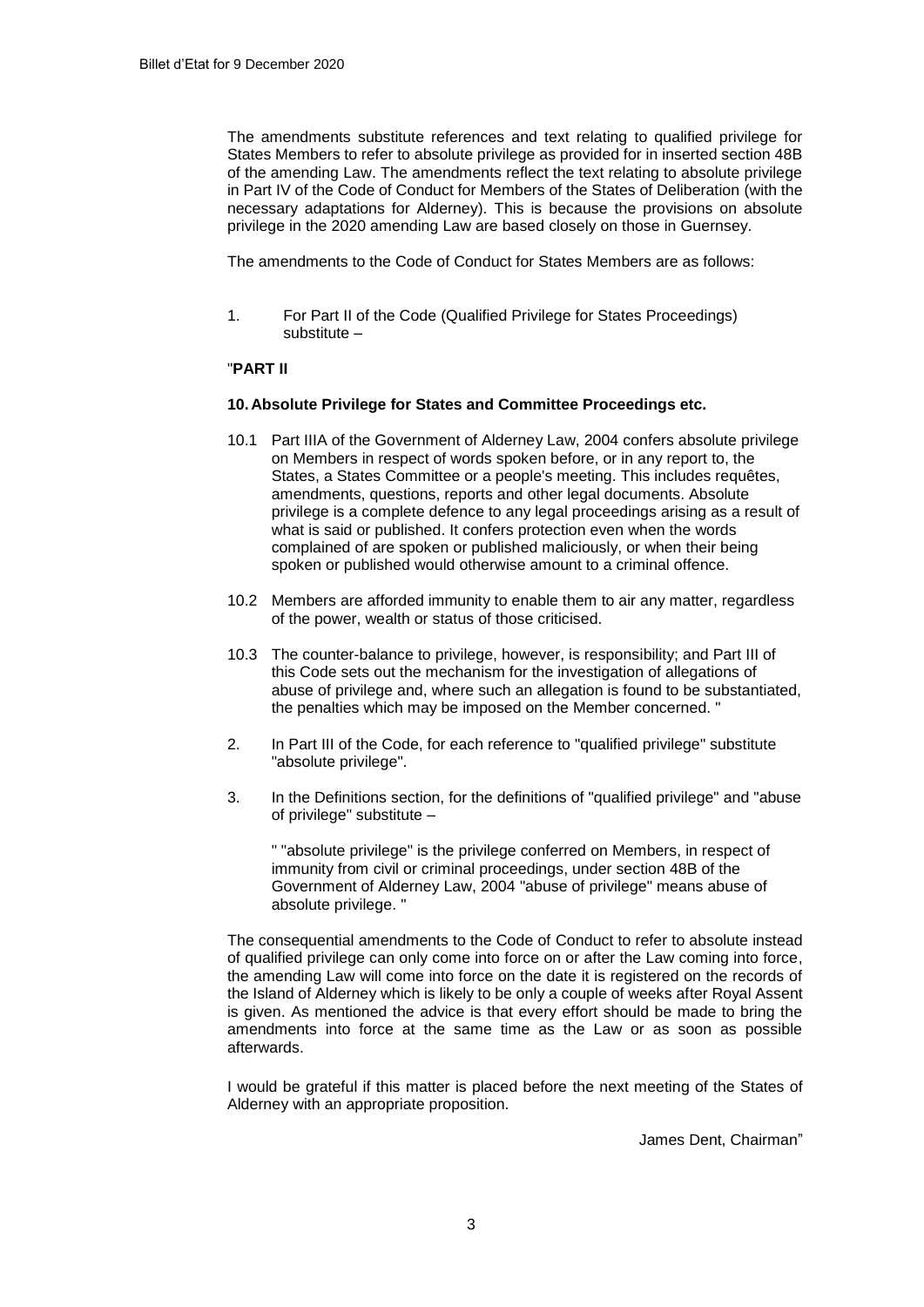**The States of Alderney is asked to approve the consequential amendments to the Code Conduct for States Members to refer to absolute instead of qualified privilege.**

Proposed by Mr James Dent Seconded by Mr Louis Jean

#### **Item III Alderney Commission for Renewable Energy: Appointment of Commissioner**

#### **The following letter was received from Mr James Dent, Chairman of the Policy and Finance Committee:-**

**"**The Alderney Commission for Renewable Energy (ACRE) was established under the Renewable Energy (Alderney) Law 2007 in order to regulate renewable energy production. ACRE is a body corporate and may carry out the functions conferred on it in the Renewable Energy (Alderney) Law 2007. The Law makes it clear that ACRE is not a Committee of the States of Alderney, although the States may give guidance or directions to ACRE "of a general character." ACRE must prepare annual accounts which must be laid before the States of Alderney. The Commission must consist of a Chairman and no fewer than two Commissioners (and a maximum of four) who are remunerated.

The Policy and Finance Committee at its meeting of 9<sup>th</sup> January 2019 resolved to reduce the Commission to consist of a Chairman and two other Commissioners (the statutory minimum); that notice be given to the existing Commissioners as required under their contracts and recommended that the two Commissioner posts be filled by States of Alderney Civil Servants to discharge the basic functions of the Commission. On the 16th April 2019 Policy & Finance Committee recommended the appointment of a third temporary commissioner from the Civil Service and to commence a process to seek a permanent replacement of the Chairman.

It was noted that if and when new licensing work is required, new appointments to the Commissioner posts can be made. The Civil Service appointees are temporary appointments in order to discharge the responsibilities of the Commission in the short term and no remuneration is required which will ensure that the costs are low during the temporary period. The reduced ACRE activity will not require office accommodation and any documentation or assets will be stored securely by the States of Alderney and made accessible to the Commissioners, together with any meeting facilities they require.

At its meeting of 16<sup>th</sup> April 2019 Policy and Finance Committee resolved to recommend to the States the appointment of Mr Paul Veron and Mrs Elizabeth Maurice as Members of the Commission in accordance with the provisions of section 6 of the Renewable Energy (Alderney) Law, 2007 together with a third temporary commissioner from the civil service; Mr Muter has since resigned his position as a temporary commissioner. At the meeting of the Policy and Finance Committee on 29<sup>th</sup> October the Committee resolved to recommend the appointment of Mr Stephen Taylor as the Interim Chairman of the Alderney Commission for Renewable Energy.

I will be obliged if this is placed before the States at its next meeting together with an appropriate proposition.

James Dent, Chairman"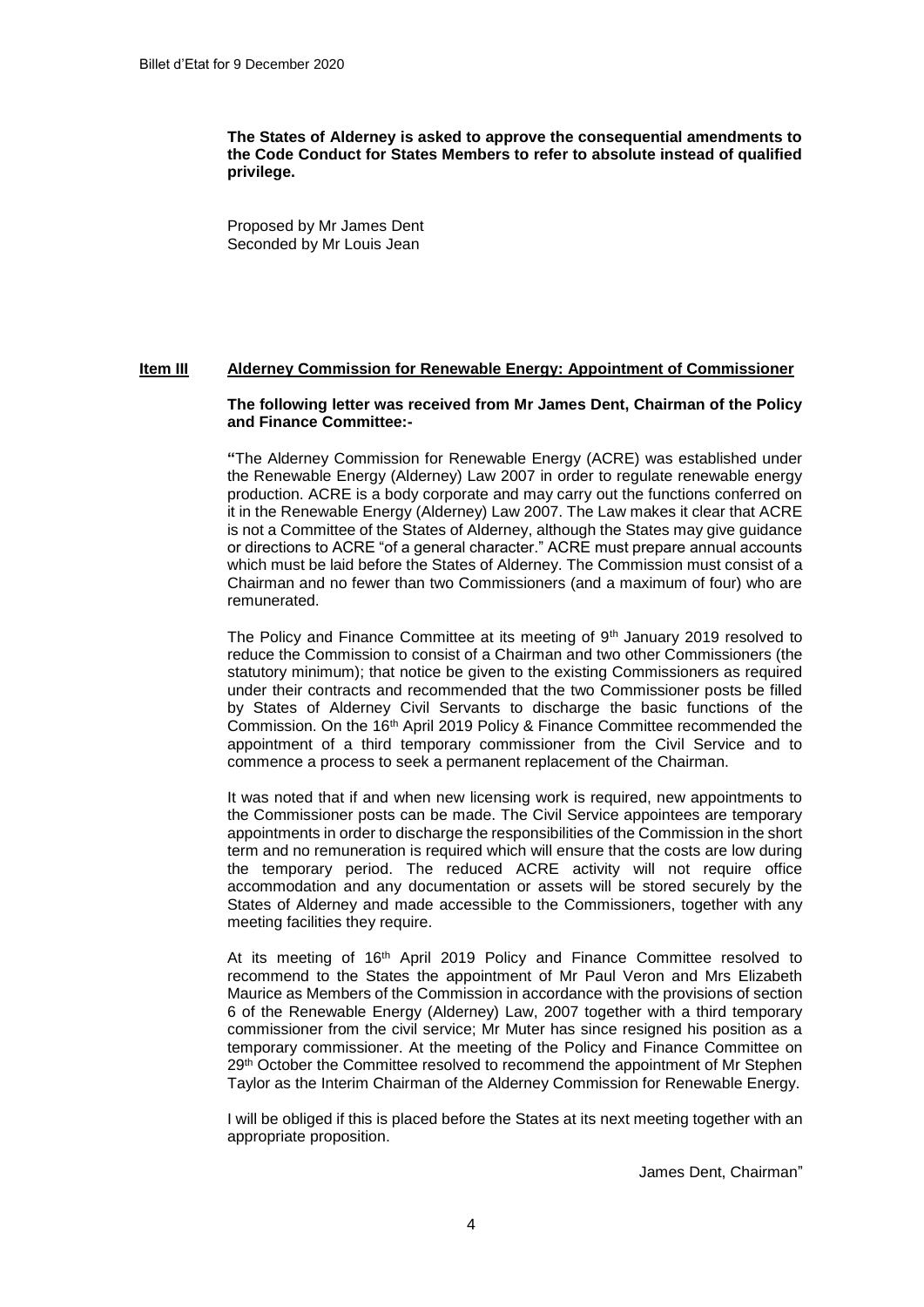Committee Meeting Attendees:- Mr Bill Abel Ms Annie Burgess Mr James Dent, Chairman Mr Kevin Gentle, Deputy Chair Mr Christian Harris Mr Louis Jean Mr Graham McKinley OBE Mr Steve Roberts Mr Alex Snowdon

**The States of Alderney is asked to approve, on the recommendation of the Policy and Finance Committee and in accordance with section 6 of the Renewable Energy (Alderney) Law, 2007, the appointment of Mr Stephen Taylor as Member of the Alderney Commission for Renewable Energy.**

Proposed by Mr James Dent Seconded by Mr Louis Jean

#### **Item IV States of Alderney Revenue Budget 2021**

#### **The following letter was received from Mr James Dent, Chairman of the Policy and Finance Committee:-**

"Under Section 58 of the Government of Alderney Law, 2004, the Policy and Finance Committee is required to publish the proposed budgets for 2021 and report on the budgets for 2020.

The States of Alderney at its meeting on 14 October 2020 agreed the revenue budget for 2021 but did not agree the recommended increase of 5% to the new Alderney Property Tax for 2021 to meet the expenditure requirements. The consequence of this is that the States has a gap of over £80,000 in the revenue budget for 2021. Failing to address this will result in a deficit budget and compromises our ability to start building an appropriate reserve for future contingencies.

Our previous budget deliberations concluded that opportunities to raise additional revenue from existing sources are limited. However, we will continue to focus efforts into identifying new sources for the future. The earlier draft budget submitted by the Policy and Finance Committee was based on limited growth and new initiatives. The only significant new funding relates to the ambulance service which has been the subject of public consultation. The fact that we were able to propose such a modest increase of 5% following a year when we have incurred exceptional expenditure due to Covid 19 was, in my view, an achievement.

In our new financial environment where we are no longer reliant on a grant from the States of Guernsey, the emphasis will be increasingly on challenging all spending decisions to ensure we can demonstrate value for money. As you would expect of a responsible public organisation, an efficiency imperative is already reflected in our draft budget. A decision for a nil increase to our revenue base will require further efficiencies to be identified. This will be a challenge that may impact on delivery of the services that we provide for the community.

A revised budget is therefore being proposed which includes a modest increase of 3% to the combined 2020 Occupier's Rate and TRP tariffs to produce the new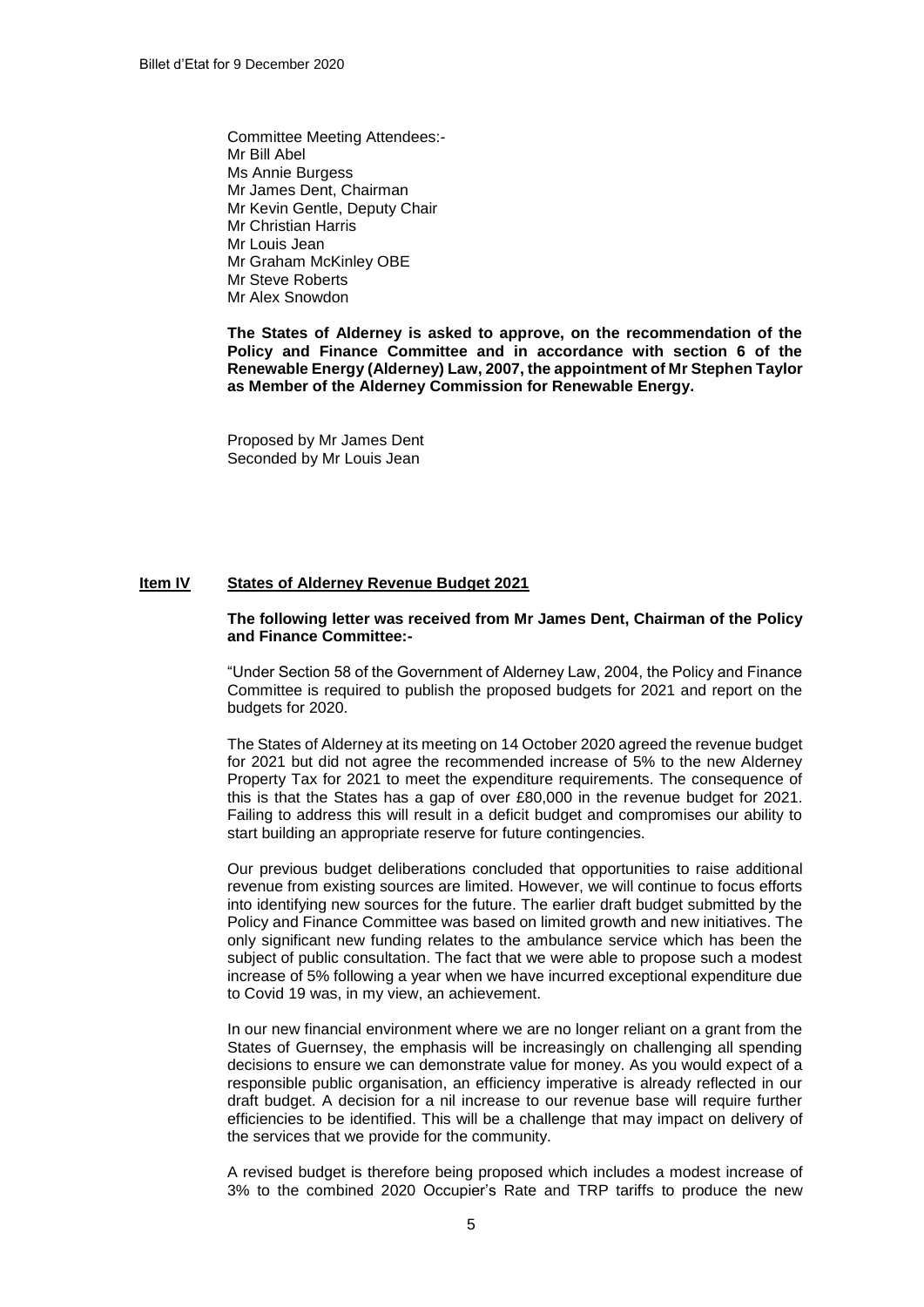Alderney Property Tax tariff. This will enable the States to meet its 2021 expenditures **(including the cost of the ambulance service)** and still deliver the budgeted surplus, essential to our new arrangements. The Acting Head of Finance will continue to work with budget holders to identify efficiency savings.

I appreciate that any increase to property tax tariffs will not be popular. However, the level proposed is considered to be reasonable. The impact will vary with size of property but will typically be £2 to £4 per month for a domestic property.

The enabling legislation for the Alderney Property Tax is expected to receive Royal Assent in December. A contingency plan is in place to manage the risk of any delay on the part of the UK Ministry of Justice or Privy Council due to other priorities at this time. This will not impact on the budget decision required here or our revenue collection.

These items were considered by the Policy and Finance Committee at their meeting held on the 4<sup>th</sup> November, 2020.

I would therefore be grateful if you would place this matter before the States of Alderney with an appropriate proposition.

James Dent, Chairman"

#### **Committee Meeting Attendees:-** Mr Bill Abel Ms Annie Burgess Mr James Dent, Chairman Mr Kevin Gentle, Deputy Chair

Mr Christian Harris

Mr Louis Jean

Mr Graham McKinley OBE

**The States of Alderney is asked to approve a 3% increase to the combined 2020 yield of Occupiers Rate and TRP to enable rates to be set for Alderney Property Tax rates of charge in 2021 and to accept the amended States of Alderney Revenue Budget for 2021.** 

# **Item V Alderney Property Tax Tariffs 2021**

#### **The following letter was received from Mr James Dent, Chairman of the Policy and Finance Committee:-**

"The States must, by way of Ordinance, set the level at which the Alderney Property Tax will be charged for the calendar year. This replaces the previous requirement to set levels of Occupier's Rate. The baseline for the new Alderney Property Tax is the product of the tariffs for the Occupier's Rate and Taxation on Real Property applied in Guernsey in 2020.

A 3% increase to all categories of Alderney Property Tax is proposed to the States as outlined in the revised budget report dated 19th November 2020. The States of Guernsey will levy a zero level of TRP in Alderney and Occupier's Rate will no longer be billed.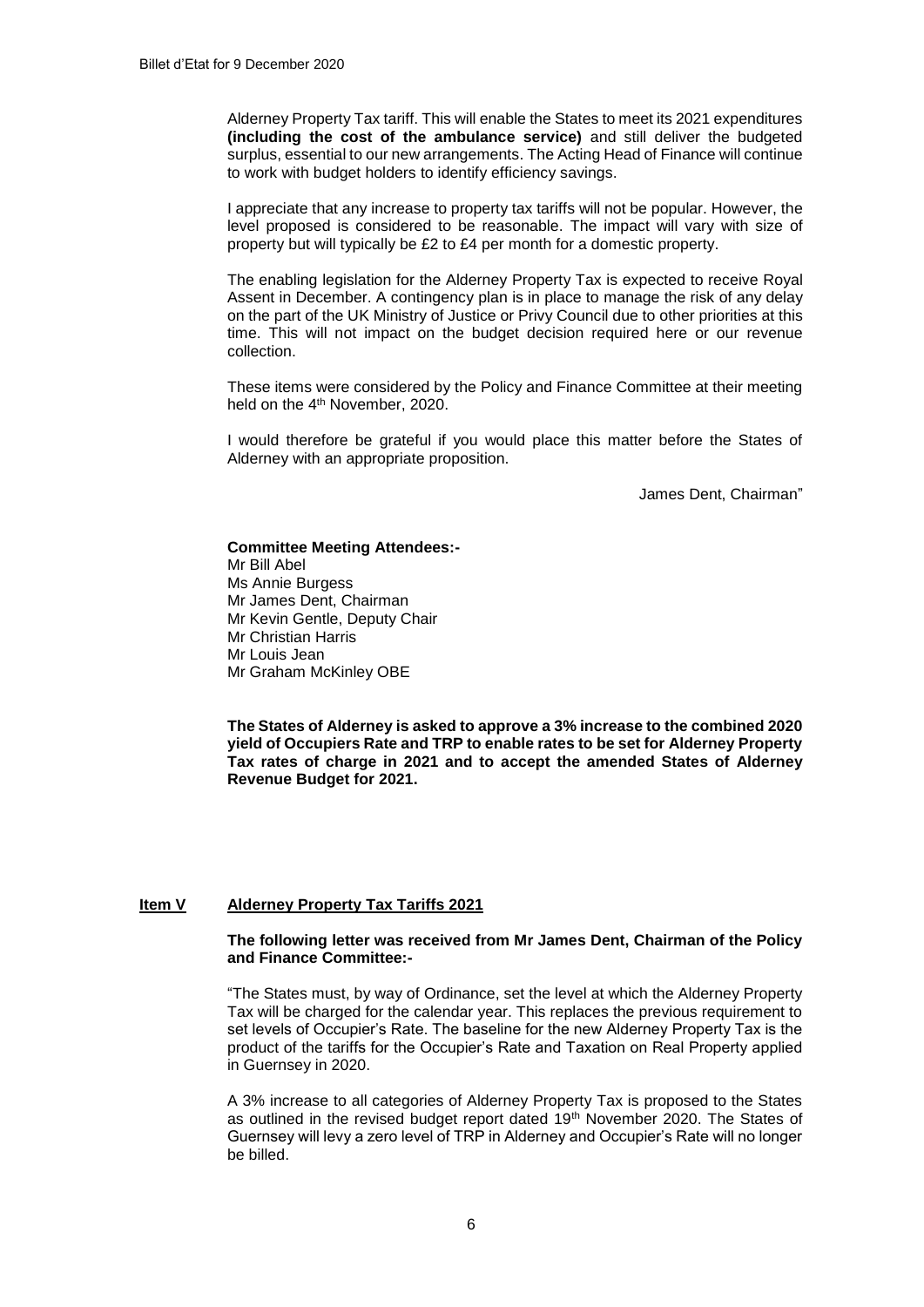Recommending any increase to the financial burden on households and businesses is a decision that is not undertaken lightly. However, core services must be maintained and I can offer reassurance that my Committee remains committed to safeguarding efficient and cost effective services in order to reduce any increases to this burden as much as practicable.

I therefore enclose a draft Ordinance entitled "The Alderney Property Tax (Amendment) Ordinance, 2020" which was considered at a meeting of the Policy and Finance Committee on 18th November, 2020.

This draft Ordinance also includes an amendment to the Alderney Property Tax enabling legislation agreed by the States on 8 July 2020. This amendment repeals the clause which provided that the States could amend the new Alderney Property Tax legislation by Ordinance. In the view of the Ministry of Justice, this was felt to be too wide a power as it would allow the States to repeal the Law without appropriate scrutiny. The amendment was agreed at Policy and Finance Committee on 13<sup>th</sup> November 2020.

I would be grateful if you would place this matter before the States of Alderney with an appropriate proposition.

James Dent, Chairman"

# **Committee Meeting Attendees:-**

Mr Bill Abel Ms Annie Burgess Mr James Dent, Chairman Mr Kevin Gentle, Deputy Chair Mr Christian Harris Mr Louyis Jean Mr Graham McKinley OBE Mr Steve Roberts

**The States of Alderney is asked to approve "The Alderney Property Tax (Amendment) Ordinance, 2020"**

# **Item VI Occupier's Rate Tariffs 2021**

The following letter was received from Mr James Dent, Chairman of the Policy and Finance Committee:-

"The States has agreed to a new system of Property Tax from 2021 which will replace the Occupier's Rate.

The previous enabling legislation required the States to set an annual level of Occupier's Rate by ordinance. In the interests of clarity as we move to the new arrangements, the Law Officers have advised that the States should set the Occupier's Rate level for 2021 at a zero rate.

I therefore enclose a draft Ordinance entitled "The Occupier's Rate (Level for 2021) Ordinance, 2020" which was considered by the Policy and Finance Committee at their meeting on the 18th November, 2020.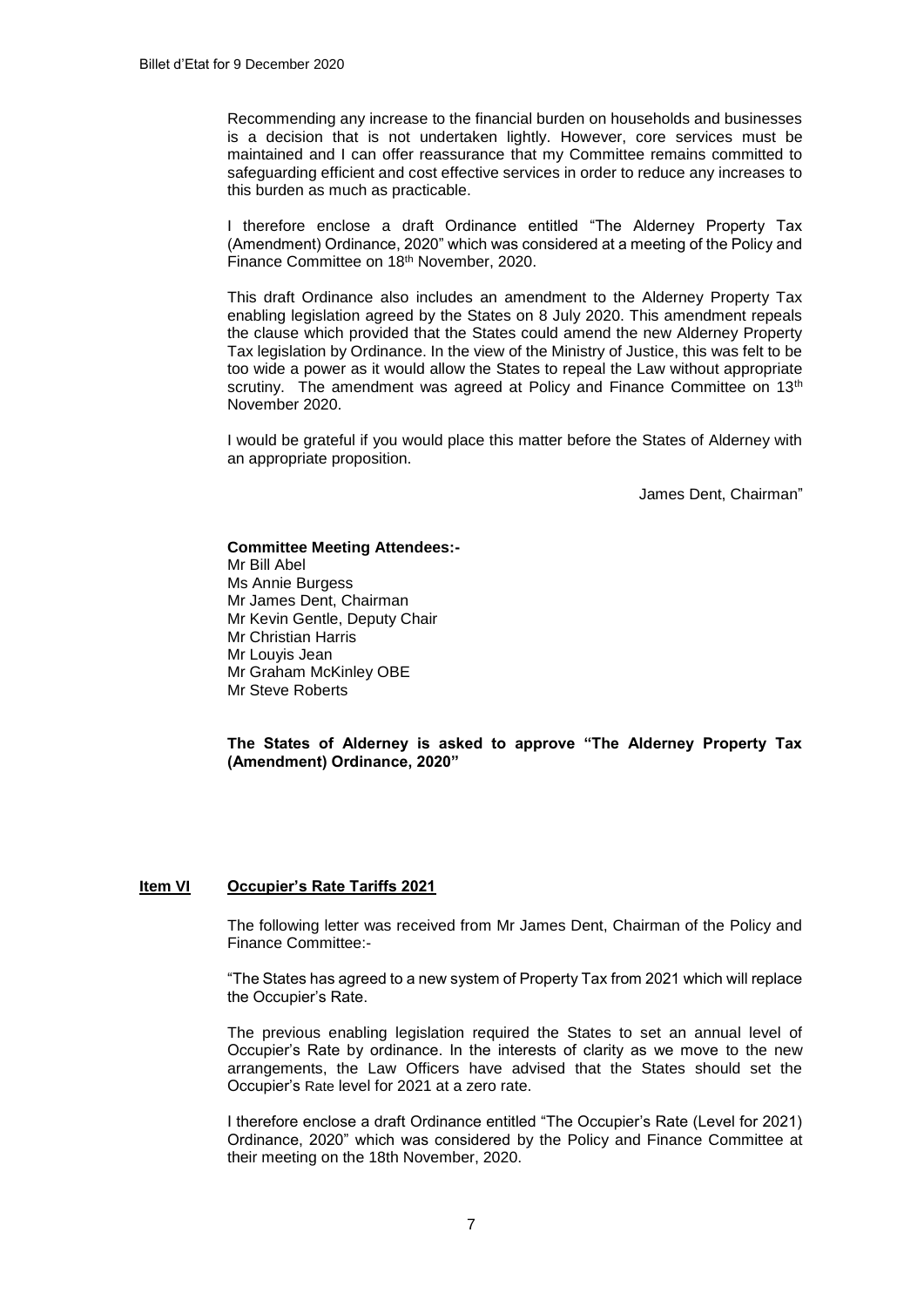I would be grateful if you would place this matter before the States of Alderney with an appropriate proposition.

James Dent, Chairman"

#### **Committee Meeting Attendees:-** Mr Bill Abel Ms Annie Burgess Mr James Dent, Chairman Mr Kevin Gentle, Deputy Chair Mr Christian Harris Mr Louis Jean Mr Graham McKinley OBE Mr Steve Roberts

**The States of Alderney is asked to approve "The Occupier's Rate (Level for 2021) Ordinance, 2020".**

## **Item VII Annual Reports of States Committees for 2020**

**On 4 May 1977, the States resolved to instruct all committees to prepare an annual report, and for that report to be debated at the December States Meeting.**

# **(i) Annual Report of the Policy and Finance Committee**

**The following report was received from Mr Dent, Chairman of the Policy and Finance Committee:-**

"Mr President, the year has been dominated by three things:

- Coronavirus:
- Brexit and the defence of our marine assets; and
- Staff issues within our Civil service.

I will deal with each in turn:

 *Coronavirus:* the fight against coronavirus has, of course, dominated the year – and has impacted the operation of the P&F committee, not least because the pan-Bailiwick Civil Contingency Authority has driven coronavirus policy. For this reason, and because health is a transferred service, Alderney has been subject to a set of regulations largely common to the three Bailiwick jurisdictions. Having said this, there have been variations to accommodate the occasional different circumstances in Alderney. And in this regard, P&F has, sought advice from our medical professionals, our Chamber of Commerce and others and advised myself as the Alderney representative on the CCA.

The travel restrictions at the Bailiwick's borders have caused a large number of Guernsey residents to discover the attractions of Alderney. Our Staycation promotion brought in many visitors from other parts of the Bailiwick, many of whom we believe will return. The staycation initiative was, in fact, a rather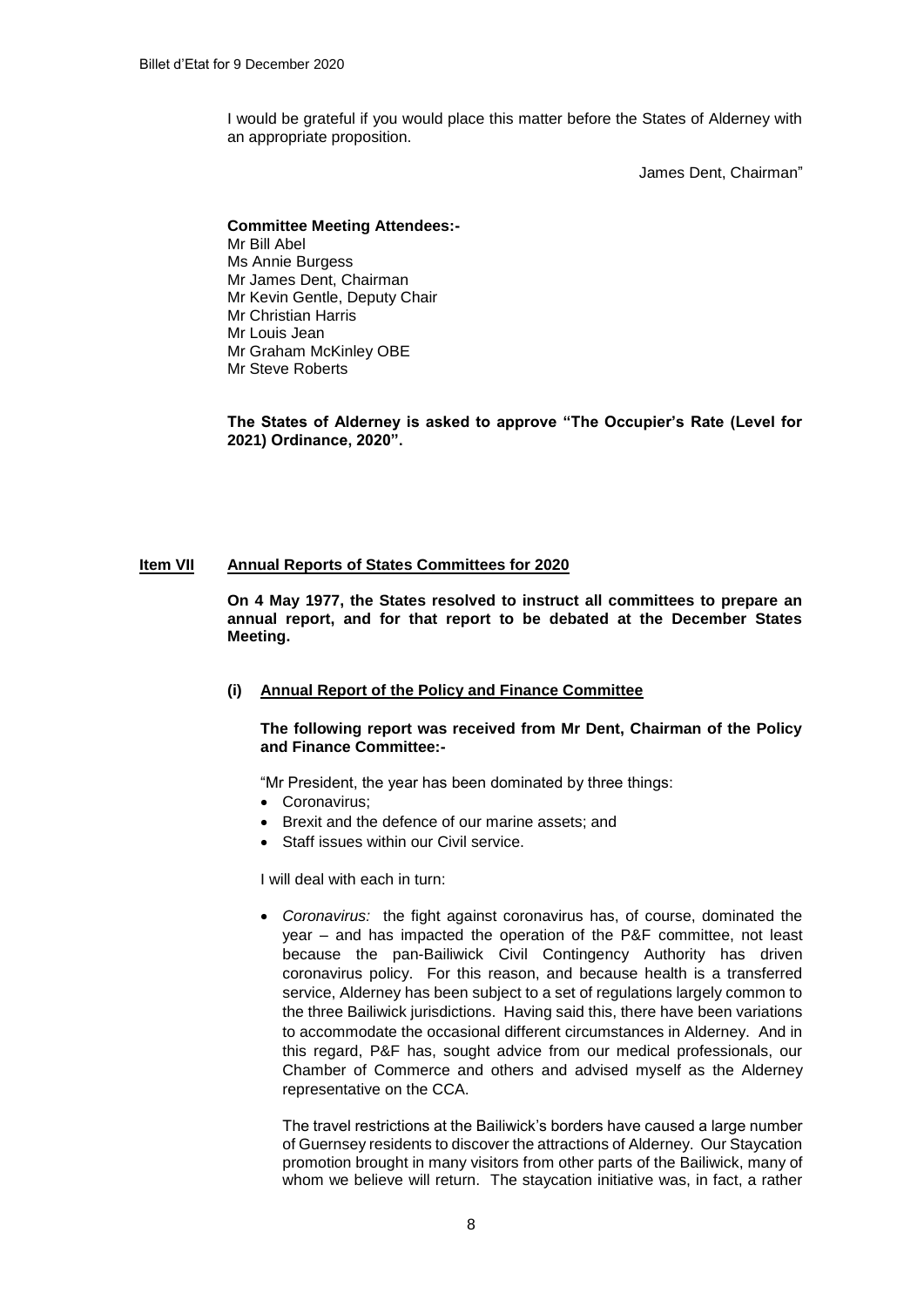unexpected but, nonetheless, positive outcome from the otherwise very damaging coronavirus crisis

On the financial side, the coronavirus business support packages that were introduced by Guernsey have, of course, applied equally in Alderney and for this we are very grateful. As a consequence, we have fared financially much better than many other jurisdictions and, although we have been prudent, our originally intended pre-covid spending programmes, although perhaps delayed, remain largely intact.

Post Covid, we are keen to partner Guernsey in the Bailiwick "Revive and Thrive" initiative and to this end we have been working on an Integrated Transport Strategy. We believe a successful pan-Bailiwick partnership will be contingent on an agreed common position on connectivity and a clear programme for working together on economic issues.

Coronavirus has also prompted a change in the Government of Alderney Law that should allow us to cope better should we again find ourselves in a similar situation. The change in the law also allowed us to replace our "qualified privilege" with "full privilege" and to provide the Alderney States members with protection similar to that enjoyed by other legislatures.

 *Brexit:* the UK's withdrawal from the EU has caused us to have concerns over the long-term control of what we regard as our biggest asset – our seabed and the resources in, and above, it. We have noted the wider Bailiwick push to preserve our common previous positions in regard to both goods and fish and would thank Guernsey for their efforts on our behalf. While Guernsey has recognised that Alderney's balance of interests may be different to those in Guernsey, Guernsey have clearly not shied away from representing our interests when talking to the UK. Alderney's interests are, of course, focused more heavily on our marine resources than on our need to trade goods (that is other than products of the sea) with the EU.

Alderney would stress that, in common with Guernsey, we did not have a say in the UK's decision to leave the EU. And in Alderney we believe that this should be better recognised by the UK Government.

 *Staff Issues within our civil service:* our CEO left the island in June and a number of important civil servant positions have also been left vacant. These staffing issues have compounded delays to a number of projects caused by coronavirus and added to the burden of work carried by our remaining civil servants. We are, of course, grateful to those staff carrying this additional burden.

Other 2020 initiatives have included:

- *Employment law* in January P&F resolved to introduce this to Alderney the new law would be based on the *"Guernsey Conditions of Employment Law, 1985"*. There would, therefore, be basic legislation entitling all employees to a contract of employment. Consideration of more detailed legislation such as might replicate the more comprehensive *"Guernsey Employment Protection Law, 1998"* would wait until an assessment of the success, or otherwise. of this first piece of legislation
- *Minimum wage –* in January P&F resolved to legislate that a minimum wage be introduced and the rate in Alderney set at the same rate as Guernsey
- *Partnership law* in January P&F resolved that two pieces of legislation, one permitting ordinary partnerships and the second permitting limited liability partnerships be progressed – the latter would introduce the concept of administrative partners to the Bailiwick and, as such, might see persons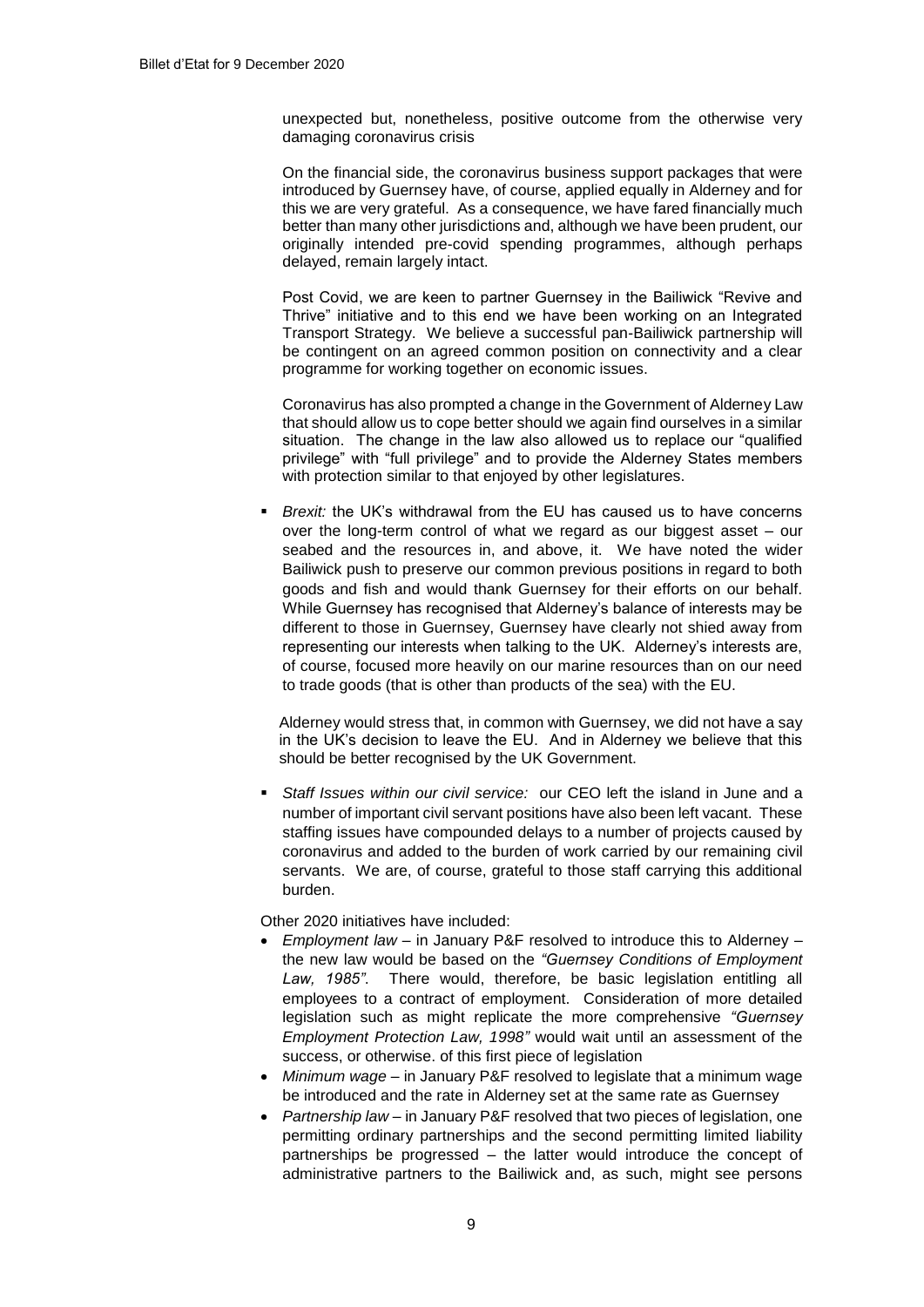wishing to take up residence in Alderney in order to take advantage of the new legislation.

The legislative progress of these three initiatives was hindered by Covid and the consequent diversion of the Bailiwick's legal resources to Covid and Brexit issues. The legislative impetus has, however, now recommenced and it is hoped that these initiatives can soon be brought to a conclusion.

Other 2020 initiatives have include work in regard to legislation for:

- banning single use plastics; and
- environmental protection.

The drafting of an Integrated Transport Strategy has also been progressed. On the economic front:

- The construction and housing sectors continue to do well indeed it would appear that there may be something of a mini-boom as Guernsey resident have discovered real value-for-money in our on-island properties;
- A proposal to construct a marina has been revived;
- Our nascent cannabis/cannabis oil industry is progressing though there remain a number of import/export licensing issues that need to be resolved;
- Our ambulance service is being brought under States control;
- Work on the extension of our Connaught Care Home has restarted;
- Alderney week was able to go ahead, albeit in a reduced format; visitors continue to come attracted to our birds and wildlife and we have a newly refurbished hotel, La Ville. Some of our traditional annual events have had to be cancelled because of coronavirus – these included our annual Literary, Performing Arts and Chamber Music Festivals, the Fly-in and Air Races, and the archaeological Dig on Longis Common. However the Hill Climb and golf tournaments continued;
- We continue to monitor developments in the Tidal Energy market and watch particularly closely the developments in the Ras Blanchard on French side of the Alderney Race;
- We have finalised the work necessary to repatriate all property taxes, document and fuel duty and should shortly be able to set rates in a manner that most suits our economy.
- The Little Ferry although suffering because of the coronavirus restrictions at the beginning of the season was able to capitalise on the staycation initiatives – this service was, as you know, subsidised by the SoA.

Finally:

- work to progress the rehabilitation of our runway continues;
- our efforts to turn Fort Tourgis into an economic asset have been halted by coronavirus and uncertainty about our air links; and
- discussions concerning the 1948 agreement are on hold.

Mr President, as has been my habit, I have been brief. Next year it will be important to build our relations with the new Government in Guernsey. I think you will note just how much of what I have talked about, requires that we can maintain good transport links.

And on that note, as I did last year, I will conclude."

# **(ii) Annual Report of the Building and Development Control Committee**

**The following report was received from Mr Gentle, Deputy Chairman of the Building and Development Control Committee:-**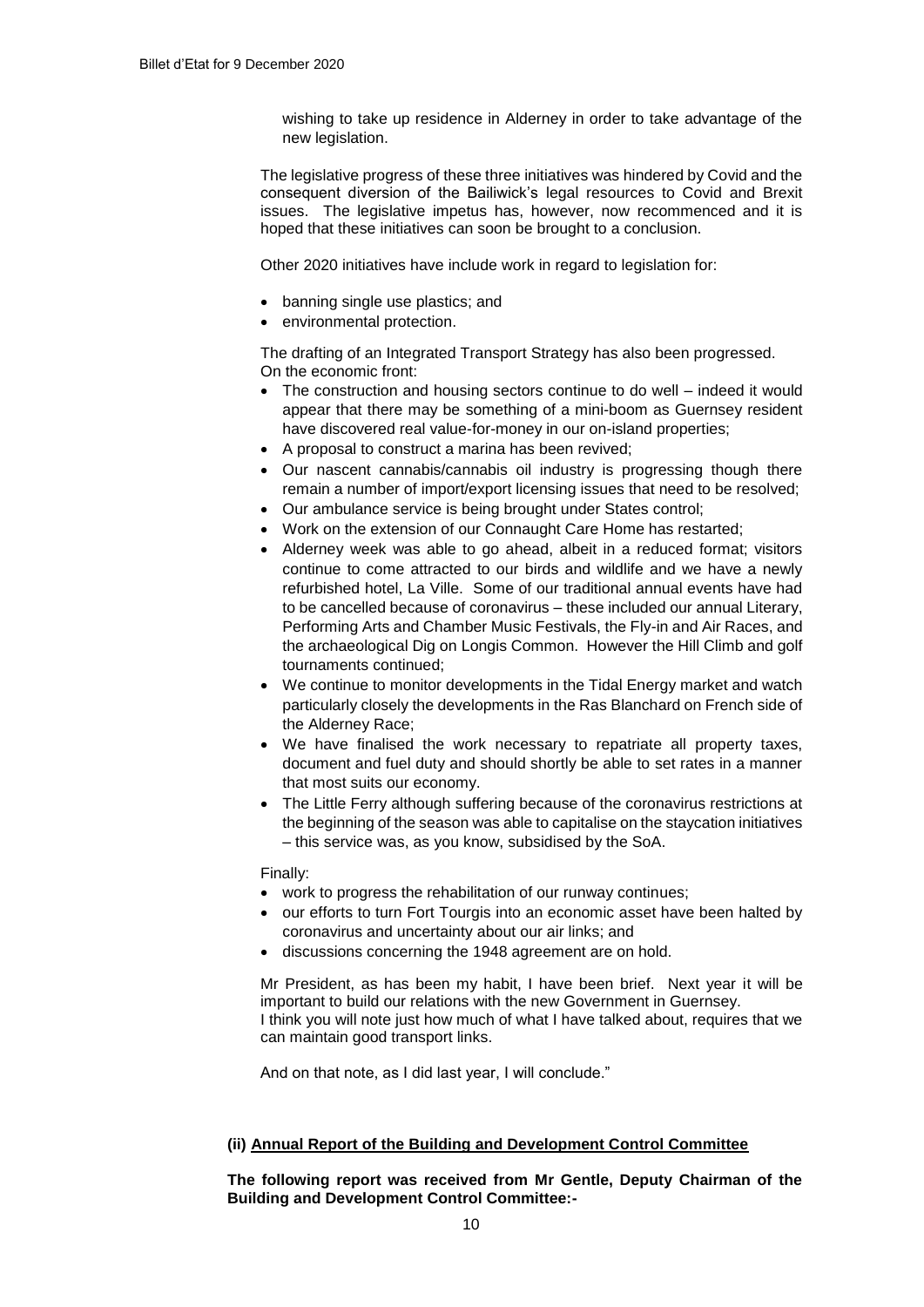''With the Building and Development Control Committee (BDCC) welcoming Miss Burgess at the beginning of the year to replace Mr Earl to join Mr Dean, Mr Snowdon and myself the committee has dealt with 121 applications prior to the meeting of last week. In 2019 there were 117 applications. Miss Burgess has adapted very well to her role and has an excellent grasp of the planning process, a good understanding of the Land Use Plan (LUP) and how to deal with applications. I am sure that she will agree that when she joined the committee that she embarked on a steep learning curve.

I have found myself thrust to the forefront since the suspension of Mr Dean and I couldn't have done it without the guidance and support of Mr Snowdon, Miss Burgess, the Planning Officer Miss Roberts and the minute secretary Mrs Baines. I thank them all.

The LUP helps us get away from the short term solution over the long term goal mentality. The LUP has a five year lifespan and takes us up to the end of 2022, so work will need to start on the next version in the next year. Using it allows people to see that decisions are made rationally and fairly.

All of the applications have been dealt with at the 6 weekly open planning meetings which took on a new turn earlier in the year when we met remotely. These open meetings continue to demonstrate, hopefully, the effectiveness of the meetings being open to all.

However, despite the LUP being the bible there are issues that still need resolving. We have a flexible system that can be scaled up for major projects, a sold foundation for working from, balancing the needs of the island whilst still preserving a lot of what makes this such a special place to live. The advent of the LUP helps improve the economy which is much called for at present but also improves protection. We still need more planning reform on two fronts. More power to protect important archaeological, historical or geological sites that are not traditionally covered by a conservation plan, and simplifying the appeals process. I stood here a year ago and seconded the report given by Mr Dean when I remarked that I looked forward to seeing something happen with an appeals process overhaul.

The BDCC has powers and procedures that oblige it to objectively determine facts and draw conclusions so as to provide a basis of official action. Pre-determined sets of guidelines and criteria can be challenged in a court of law. That is wrong. The LUP was a result of much consultation and much financial investment, but it doesn't stop me thinking that there may well be measures and solutions out there that could make the process even more efficient.

We could look at removing the need for using the BDCC on a daily planning level. We could give the job to a couple of suitably qualified civil servants, and use the BDCC for major projects and the Appeals process. It wouldn't even need to be the domain of purely States Members. There are members of the public co-opted onto various working groups throughout the States so why not use one or two with planning experience or knowledge? However, that is a discussion for another time. BDCC in its current form is enshrined in law so it is here to stay for now.

All that remains for me to say once again is thank you to all, and on behalf of the committee have a Merry Christmas. Let us hope that next year is better than this one''

#### **(iii) Annual Report of the General Services Committee**

**The following report was received from Mr McKinley, Chairman of the General Services Committee:-**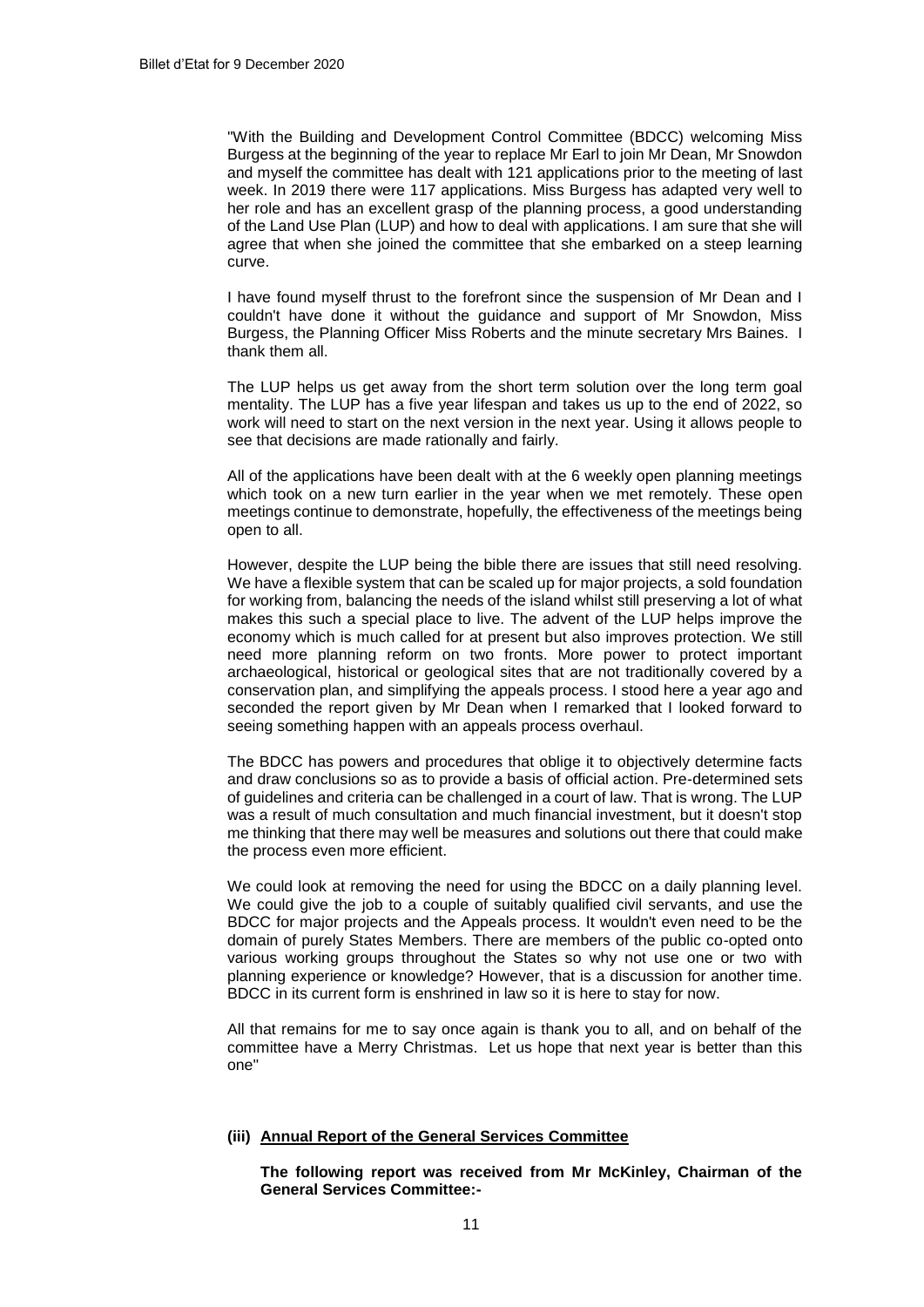"Mr. President Sir. Fellow States Members

The Covid-19 pandemic continues to have a significant impact on our island. The pandemic remains the key focus and continues to absorb resources. Projects have been re-prioritised, but continue to progress where possible.

Major projects are those with an estimated cost of over 150 thousand pounds.

Phase 1 of work on the Connaught Care Home, which was work largely inside the existing building, has been completed. The second Phase, which is work on the sub structure for the new extension, is ongoing and should be complete by Easter next year. Tender documents have been submitted for Phase 3, extension of the Care Home, estimated to cost 1.29 million pounds. Hopefully work will start after Easter next year.

Major works on the Old Connaught have been completed, but there are still some internal repairs required. These works have been delayed partly due to Covid-19 and partly due to weather. Decisions have yet to be made with regard to future usage.

The Harbour Crane replacement, which cost 850 thousand pounds, is due for delivery at the end of this month. We are currently seeking confirmation of progress from the manufacturer. I think that we would all agree that, as a lesson from recent events we should consider a maintenance and emergency repair contract with a relevant company, preferably one based in Guernsey or Jersey. We should also consider how best to protect the crane from the weather and sea air when not in use. Should we construct a large shelter And, if so, where?

The RNLI has confirmed that re structure of the harbour pontoon remains a priority. They have appointed Wallace and Stone to undertake the concept design work. They are due to visit before the end of the year, but this is likely to be delayed by Covid-19 restrictions.

We shall be considering a Harbour Review Plan next year. Work may include resurfacing and fencing of the Crusher and Glacis sites and possible relocation of the States Works Department and the Recycling area. Perhaps we should also consider a roll-on / roll-off facility.

Whilst on the subject of the harbour, I am not sure whether all present will know that during the first few months of Covid-19 the harbour office was open between 6am and 10pm every day, and there was always one staff member on the alert between 10pm and 6am. Each day, on average, they were able to stop at least 2 foreign based boats from entering the harbour. We owe them sincere thanks.

We continue to work with the States of Guernsey in respect of usage of Fort Grosnez. Some repair work is still required, and there is a requirement for an improved supply of electricity and water. The States of Guernsey will continue to use the fort for the Breakwater maintenance team, but It has been suggested that the offices of the States Works Department, currently located at the Butes, might be able to re-locate to the fort. Other possible uses are being considered.

The breakwater maintenance team, employed and funded by the States of Guernsey, have worked throughout the summer season. They have found no major breaches, but have carried out minor repairs both above and below the waterline.

The damaged crane at Mannez quarry has caused some concern regarding possible injury to children climbing on it. The crane belongs to the States of Guernsey, who have said that they are unable to accept responsibility for any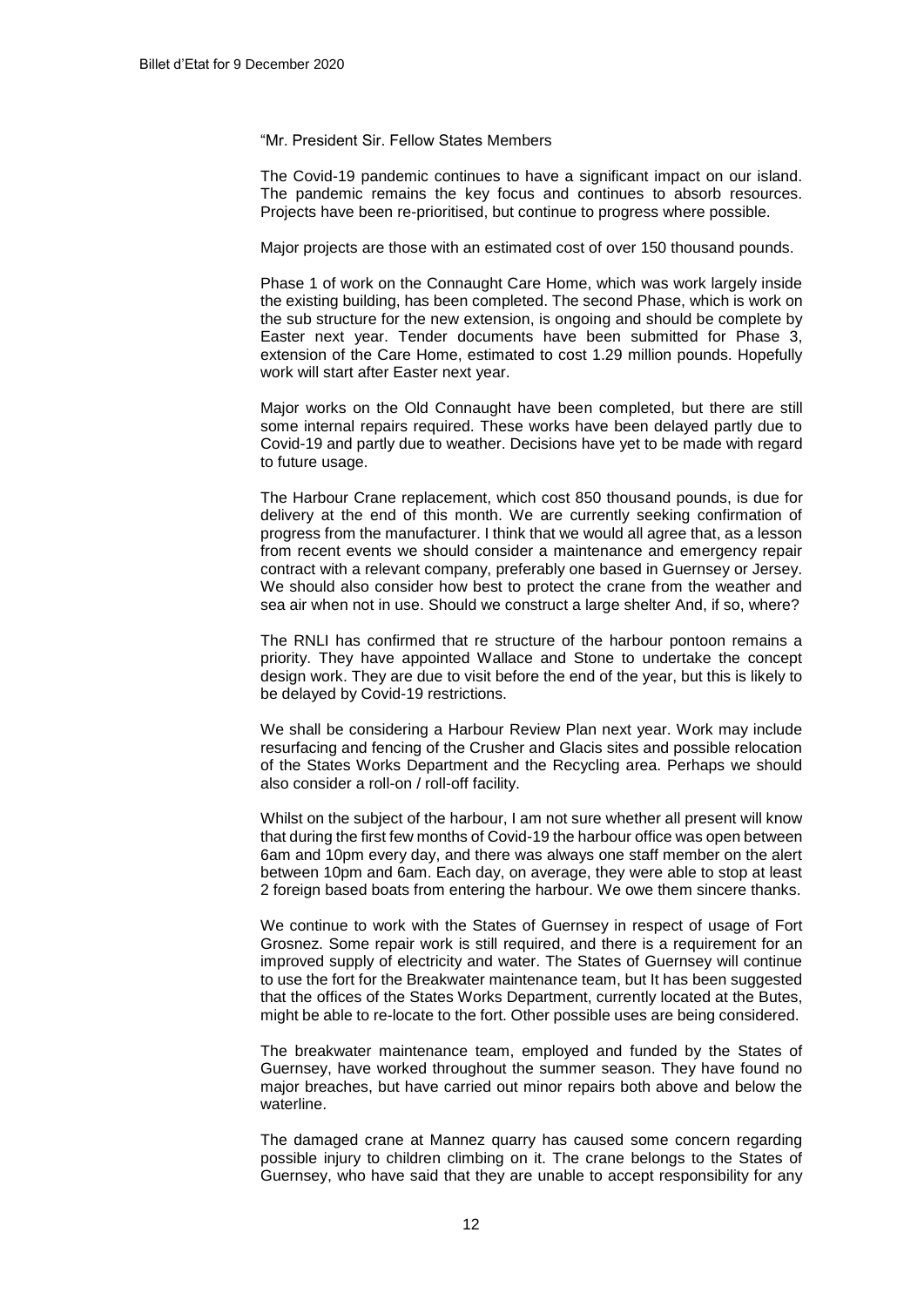injuries, and wish to see the crane removed. I believe that the crane should be removed and scrapped.

With regard to Fort Doyle, work has not yet commenced. We need to re-engage with interested contractors to undertake surface and sewage water data studies and analysis. There is a possibility that we may align under a larger programme with Mouriaux and Platte Saline connectivity and treatment.

Road repairs and resurfacing are normally scheduled for alternate years at a cost of 300 thousand pounds. Repairs due for this year have been delayed to coincide with the Runway repair scheduled for next year.

We continue to have concerns about coastal erosion. The Arsenal wall is of serious concern, but the building is privately owned - more about that later!

Repair to the Corblets wall are planned for next year, and I believe that we should also look at Crabby Bay. I have mentioned the risk to the road from Fort Tourgis to Fort Clonque in previous reports, and some of you may know about the recent storm damage to the road at the Tourgis end where the States Works Department have been undertaking repairs. There are other sections of this narrow road which are at risk to damage during poor weather and high spring tides. Although there has been little or no use of Fort Clonque this year I believe that repairs on this road will soon become a high priority.

The General Service Committee has discussed possible solutions to the Whitegates housing. Should it be repaired and brought back to use by the Alderney Housing Association? Should it be offered for sale to a private developer? Should it be used for visitor accommodation? Should it be demolished? I strongly believe that we should make a decision within the next few months.

Many of you will be aware of the damaged wall at the top end of La Vallee. It is a sad sight and if it remains untreated it could result in further collapse of the slope. I understand that it is private property. If this is so the owners should be contacted and ordered to complete repairs as soon as possible.

To more positive developments -

Braye Harbour Developments 2020 have been granted an exclusivity period of 18 months to present detailed plans and costs of a marina in the waters adjacent to the Arsenal. They will almost certainly wish to use part of the Arsenal, and may be considering purchasing part of, or all, of the property. They will wish to use some States land and are presently in discussion with the Planning Department, Mr. Chris Brock and Miss Cynthia Roberts, and will have to seek agreement from the Building Development and Control Committee before they can start building work. To date they have given no indication that they will be seeking financial support from the States.

On behalf of the Committee and other States Members I congratulate Visit Alderney, the Alderney Society, the States Works Department and others for the hard work that they put into the Nunnery during the early months of the year. The building, which is a unique feature of the island's history, has been greatly improved, and has attracted numerous visitors.

There remain 2 issues which have yet to be resolved – whether or not to remove the 2 trees inside the nunnery, and what should happen to the Sun Room, a feature of great importance to the Alderney Bird Observatory.

The Committee has agreed to support proposals from the Alderney Society to make Fort Doyle into a public heritage attraction similar to the Nunnery. We are seeking details regarding costs of repairs, ongoing maintenance and caretaking,